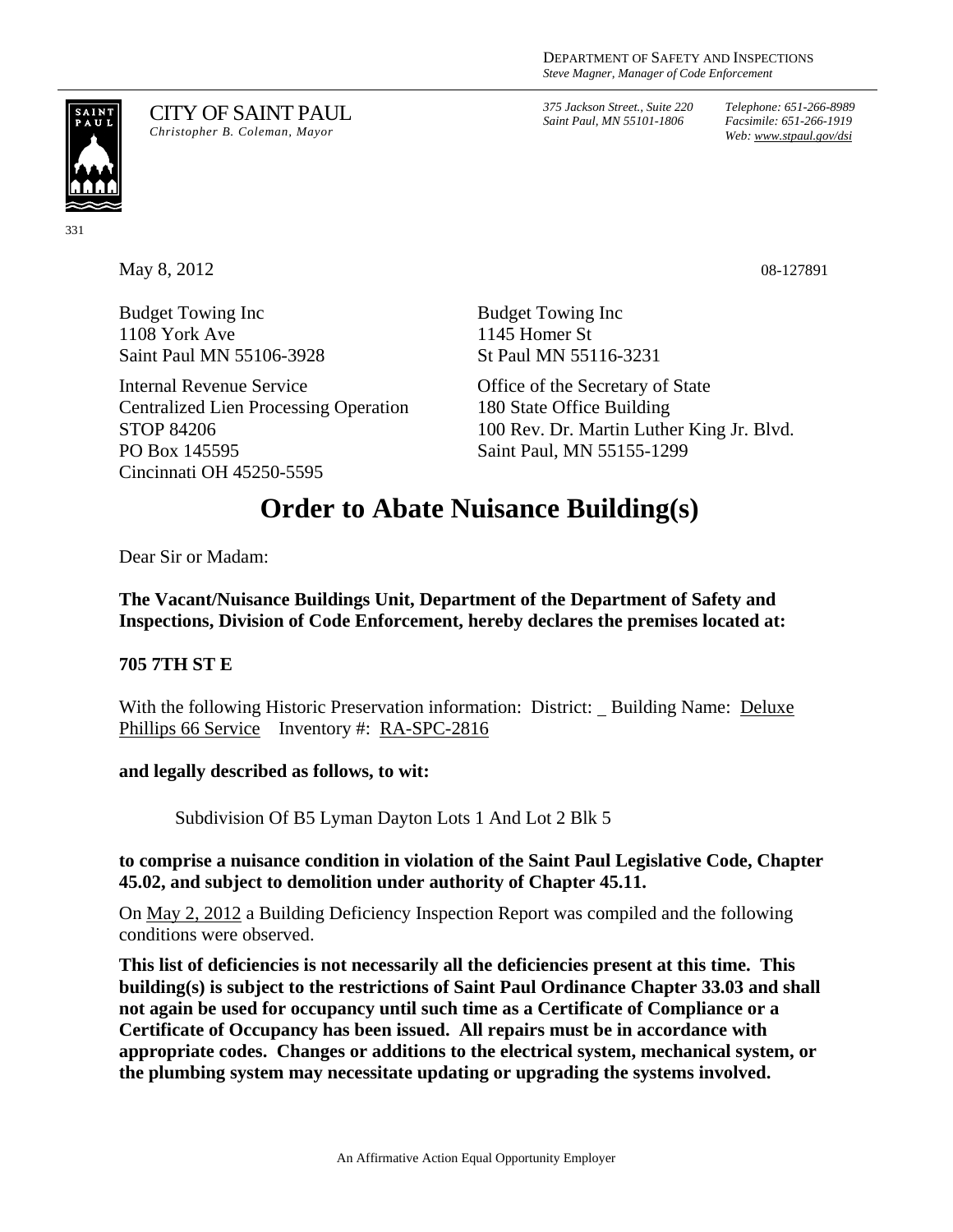May 8, 2012 705 7TH ST E page 2

This is a single story, brick, commercial structure.

## Exterior

- 1. Exterior walls and wood surfaces have loose and peeling paint. Scrape and repaint.
- 2. Exterior walls have cracks or loose and missing mortar. Professionally tuckpoint.
- 3. Exterior wood surfaces and trim are rotten and deteriorated. Replace or repair.
- 4. Windows are broken or boarded. Repair or replace.
- 5. Doors are damaged, broken or boarded. Repair or replace.

## Interior

- 6. Interior walls are cracked and deteriorated, with voids or holes. Repair.
- 7. Loose, damaged or missing electrical fixtures. Repair or replace
- 8. Plumbing fixtures damaged. Repair or replace.
- 9. Interior walls have peeling paint. Scrape and repaint
- 10. FURNACE: Have a licensed heating contractor service and clean the furnace or boiler and make any necessary repairs. Perform a C/O test on the heating plant. Then, send the attached form back to the Inspector. Repair of gas fired appliances requires a permit.
- 11. Building is an 'Attractive Nuisance' for excessive gang graffiti.
- 12. Lack of Electricity. Immediately restore electrical service. Failure to provide proper electrical service will result in these premises being declared Unfit for Human Habitation and ordered vacated for lack of this basic facility. Use of candles, fuel operated lighting or extension cord wiring is not permitted while the power is off.
- 13. Lack of Natural Gas Service. Immediately restore natural gas service. Failure to provide natural gas service will result in these premises being declared Unfit for Human Habitation and ordered vacated for lack of this basic facility.

As owner, agent or responsible party, you are hereby notified that if these deficiencies and the resulting nuisance condition is not corrected by **June 7, 2012** the Department of Safety and Inspections, Division of Code Enforcement, will begin a substantial abatement process to demolish and remove the building(s). The costs of this action, including administrative costs and demolition costs will be assessed against the property taxes as a special assessment in accordance with law.

As first remedial action, a Code Compliance Inspection Report must be obtained from the Building Inspection and Design Section, 375 Jackson Street, Suite 220, (651) 266-8989. This inspection will identify specific defects, necessary repairs and legal requirements to correct this nuisance condition. You may also be required to post a five thousand dollar (\$5,000.00) performance bond with the Department of Safety and Inspections before any permits are issued, except for a demolition permit. Call the Department of Safety and Inspections for more information at 651-266-8989.

If this building is located in a historic district or site (noted on page 1, above, just below the property address) then you must contact Heritage Preservation (HPC) staff to discuss your proposal for the repairs required by this order and compliance with preservation guidelines.